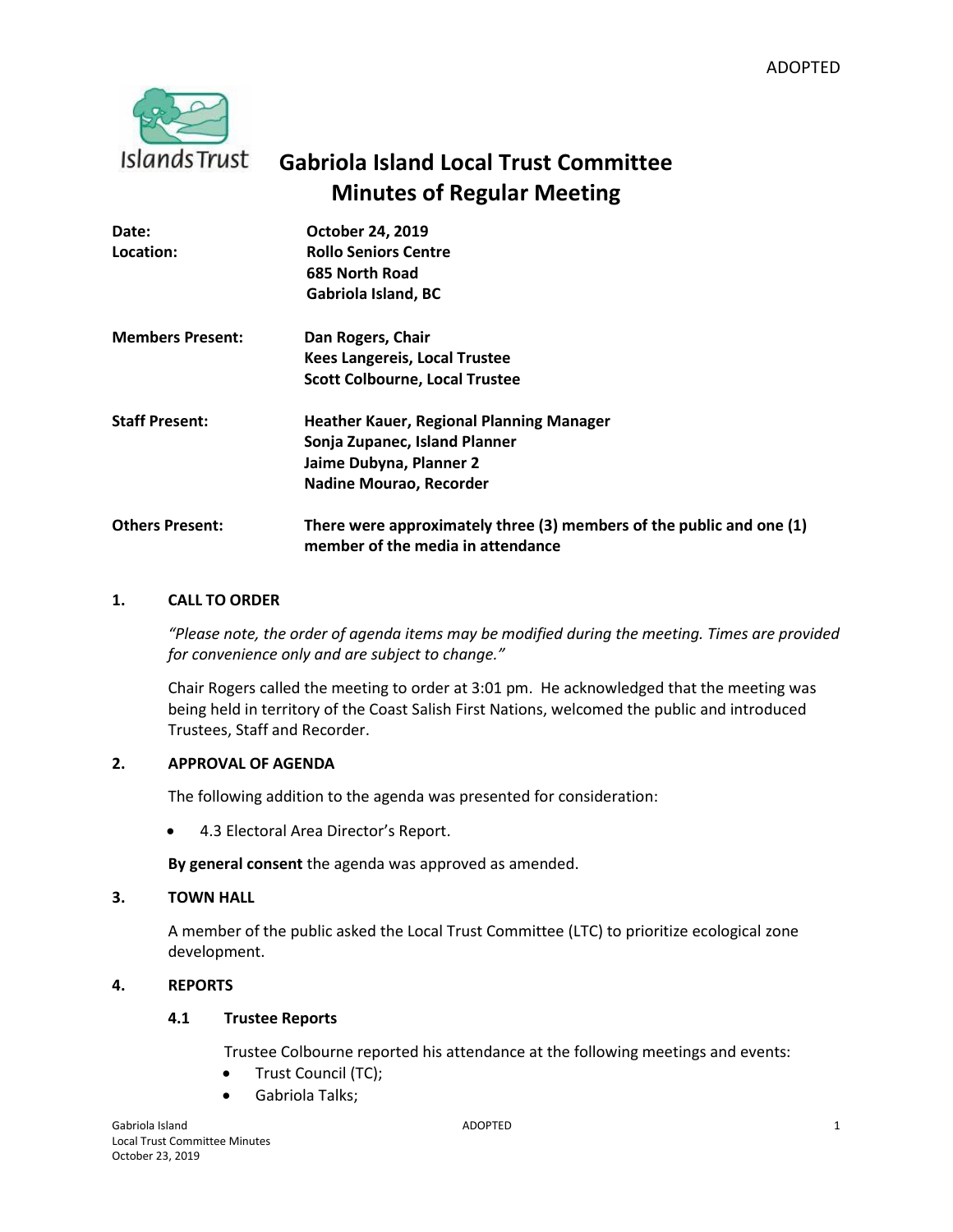- Island Trust 2050 Policy Talks;
- Met with Margaret Taylor to discuss a tour of Burren's Acres;
- Gabriola Community Bus Foundation Annual General Meeting;
- Ferry Advisory Committee meeting;
- Ministry of Transportation and Infrastructure (MoTI) meeting October 30, 2019;
- Panelist on Climate Action event at Vancouver Island Economic Summit; and
- Meetings regarding secondary access points for emergency planning.

Trustee Langereis reported his attendance at the following meetings and events:

- $\bullet$  TC;
- Local Planning Committee (LPC);
- Housing Advisory Planning Commission (HAPC);
- Islands Trust 2050 Policy Talks:
- Gabriola Talks; and
- Noted that milling of lumber on properties needs to be revisited.

# **4.2 Chair's Report**

Chair Rogers reported the following:

- Attended TC;
- Attended Union of British Columbia Municipalities (UBCM) conference;
- Met with the Minister of Indigenous Relations regarding the United Nations Declaration on the Rights of Indigenous Peoples (UNDRIP);
- Attended Financial Planning Committee (FPC); and
- Attending Howe Sound Community with Clare Frater, Director Trust Area Services.

## **4.3 Electoral Area Director's Report**

Chair Rogers summarized the report and noted the following:

- Village Way negotiations with MoTI continue;
- Funding has been delayed for Huxley Park Phase 2;
- Roll out of the new automated waste collection program has begun;
- Regional District of Nanaimo (RDN) participating in the BC Agriculture and Food Climate Action Initiative (CAI);
- RDN conducting community and stakeholder consultation on the Official Community Plan (OCP) and bylaw amendments for Nanaimo Airport lands;
- Replaced beach access stairs at Blue Whale and Hummingbird Community parks; and
- Attending meeting with Trustees and MoTI regarding Barrett/North road.

## **GB-2019-106**

## **It was MOVED and SECONDED**

that the Gabriola Island Local Trust Committee request Staff to initiate protocol meetings with the Regional District of Nanaimo.

#### **CARRIED**

## **5. MINUTES**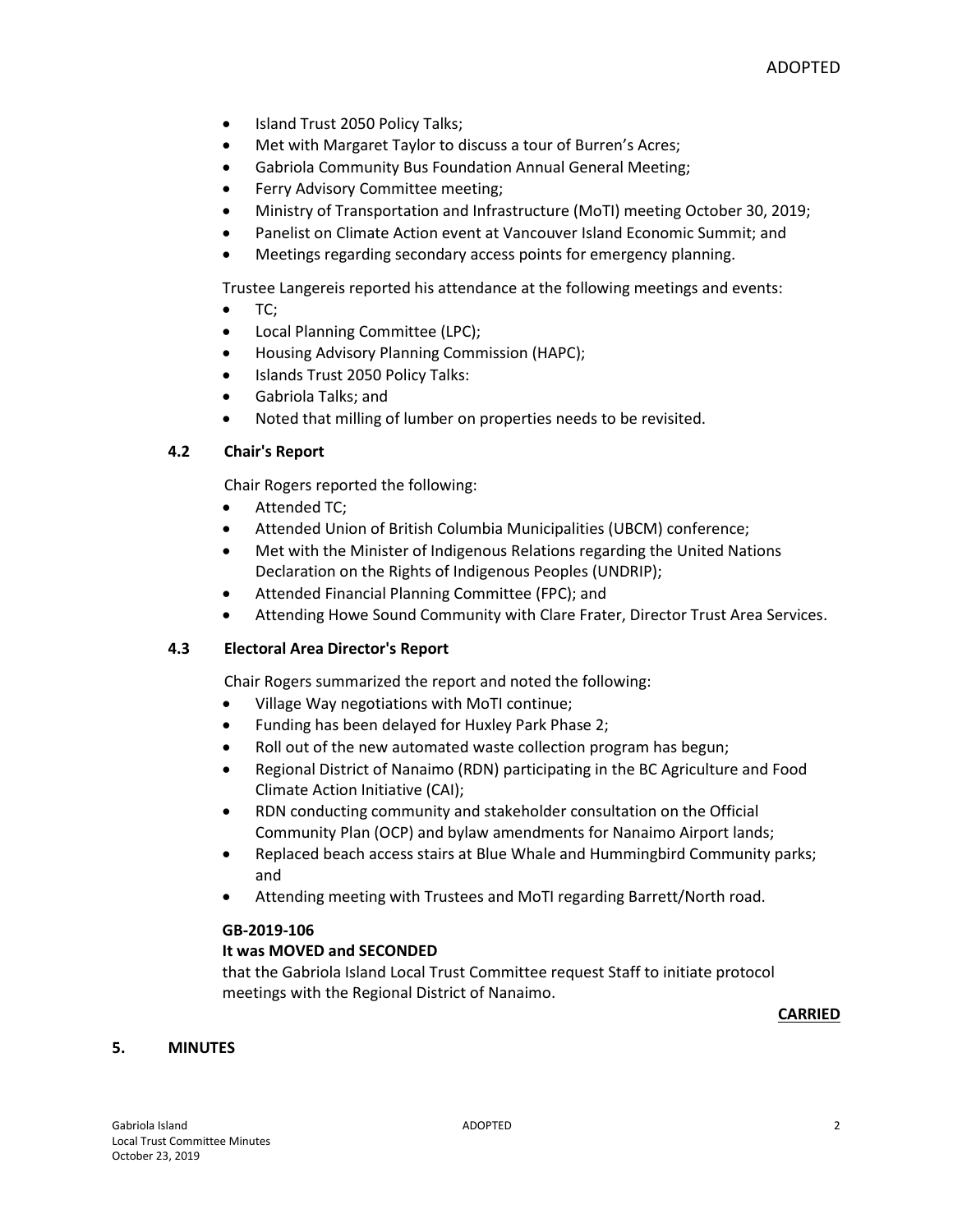# **5.1 Local Trust Committee Minutes dated September 12, 2019 – for adoption**

The following amendments to the meeting minutes of September 12, 2019 were presented for consideration:

• Page 3, 7.1 GB-DVP-2019.2, second bullet, change "would require another Development Variance Permit (DVP)" to "would require another DP."

**By general consent** the Local Trust Committee meeting minutes of September 12, 2019 were adopted as amended.

# **5.2 Housing Advisory Planning Commission Minutes dated September 26, 2019 - for receipt**

Received.

## **6. BUSINESS ARISING FROM MINUTES**

# **6.1 Follow-up Action List dated September 17, 2019 –**

Planner Zupanec provided an overview of items.

# **6.2 Climate Change Adaptation and Mitigation Strategies - Memorandum - for information only**

Received for information.

Trustees requested further future discussion around priorities and actions around climate change.

## **7. APPLICATIONS, BYLAWS AND REFERRALS**

## **7.1 GB-RZ-2019.1 (BC Ferries - Gabriola Ferry Terminal) - Staff Report**

Planner Dubyna summarized the report which documented progress on a number of deliverables requested by Trustees and noted the following:

- Staff have received a copy of the Archeological Impact Assessment (AIA); and
- Snuneymuxw First Nations to submit a written response, not received to date.

Discussion ensued and the following was noted by Trustees:

- Interested in whether the AIA is shared with local First Nations;
- Would like to hear if there are any concerns from Local First Nations;
- Expressed concern with the zoning line down the middle of North Road and who will be responsible for line up issues;
- Enquired whether the emergency dock and access will remain;
- Requested that the word "pedestrian" be referenced as people who walk, bike, ebike etc.;
- Enquired about water lease; and
- Requested draft bylaws for LTC meeting in November.

John Steil (Stantec) on behalf of BC Transportation Financing Authority and BC Ferry Services Inc. noted:

 Would like to move forward with project and requested LTC expedite wherever possible;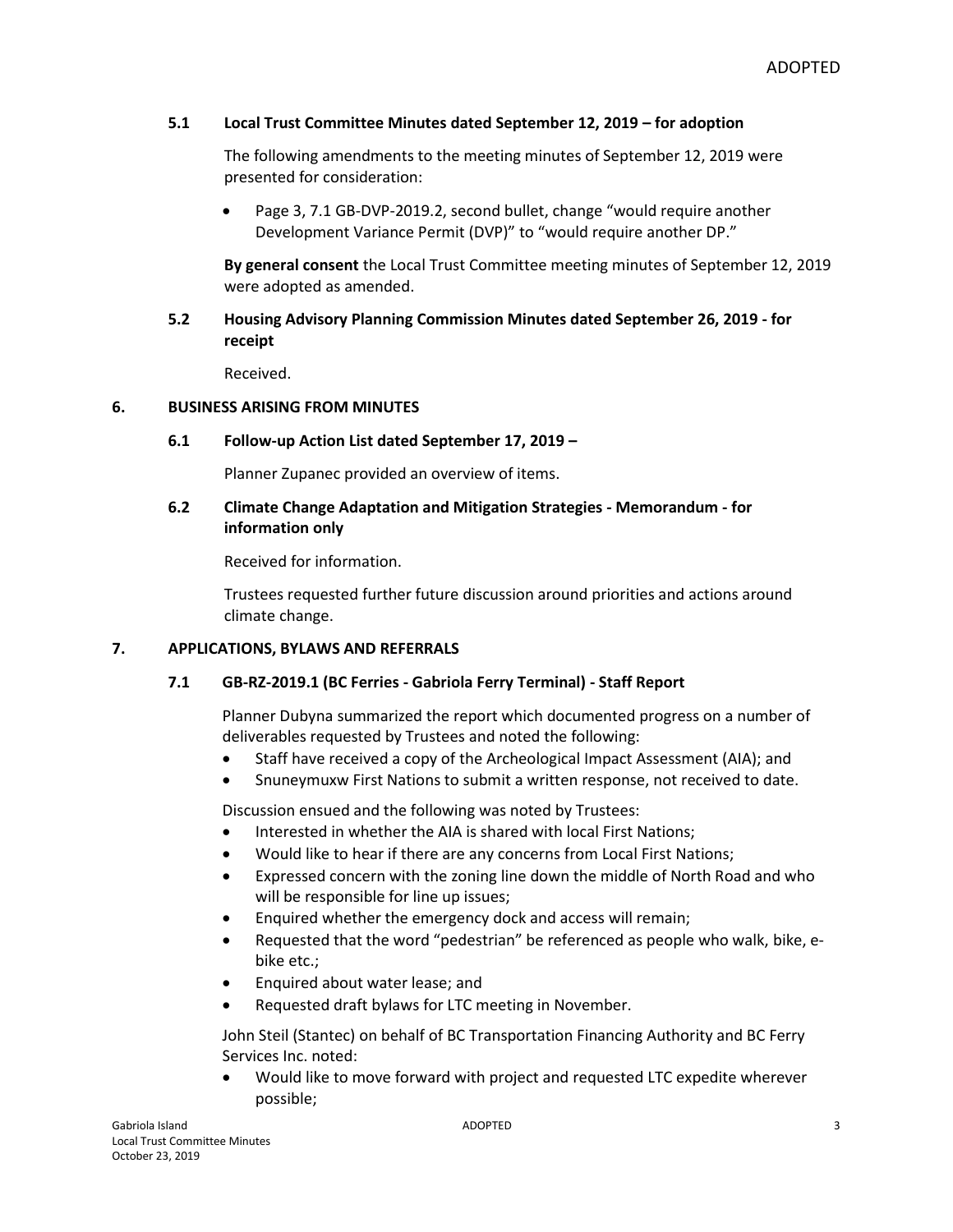- BC Ferries has a separate First Nations consultation process and will submit contact log;
- Will preserve emergency dock and formalize access; and
- Have submitted water license.

# **It was MOVED and SECONDED**

that the Gabriola Island Local Trust Committee direct Staff to prepare a draft bylaw to amend Gabriola Island Official Community Plan Bylaw No. 166, 1997, consistent with draft bylaw language presented in Attachment 1, Table 1 of the Staff Report dated October 24, 2019 for GB-RZ-2019.1 (BC Ferries).

## **CARRIED**

## **GB-2019-108**

# **It was MOVED and SECONDED**

that the Gabriola Island Local Trust Committee direct Staff to prepare a draft bylaw to amend Gabriola Island Land Use Bylaw No. 177, 1999, consistent with draft bylaw language presented in Attachment 1, Table 2 of the Staff Report dated October 24, 2019, for GB-RZ-2019.1 (BC Ferries).

#### **CARRIED**

**By general** consent the meeting was recessed at 4:35 pm and reconvened at 4:39 pm.

## **7.2 GB-DVP-2018.6 (Durrance - 538 Wildwood Crescent) - Staff Report**

Planner Zupanec provided an overview of the report which asked the LTC to re-consider application GB-DVP-2018.6 for a Development Variance Permit (DVP) to authorize the siting of an existing sewage disposal system, rock wall and stair case, which currently contravene Gabriola Island Land Use Bylaw No. 177, 1999 (LUB) setback regulations and noted the following:

- There is a notice on file; and
- All conditions have been met.

#### **GB-2019-109**

## **It was MOVED and SECONDED**

that the Gabriola Island Local Trust Committee issue Development Variance Permit GB-DVP-2018.6.

#### **CARRIED**

#### **7.3 Telus Cell Tower Proposal – Deferred to November 28th LTC meeting**

#### **8. LOCAL TRUST COMMITTEE PROJECTS**

## **8.1 Cannabis Regulations Project (Bylaw No. 303) - Staff Report**

Planner Zupanec summarized the report which asked the LTC to consider a minor amendment to the proposed Bylaw No. 303 at second reading and recommended the bylaw be advanced to a Community Information Meeting (CIM) and public hearing.

Discussion ensued and the following key points were noted by Trustees:

Suggested usage of surface area as a unit of measurement instead of floor area;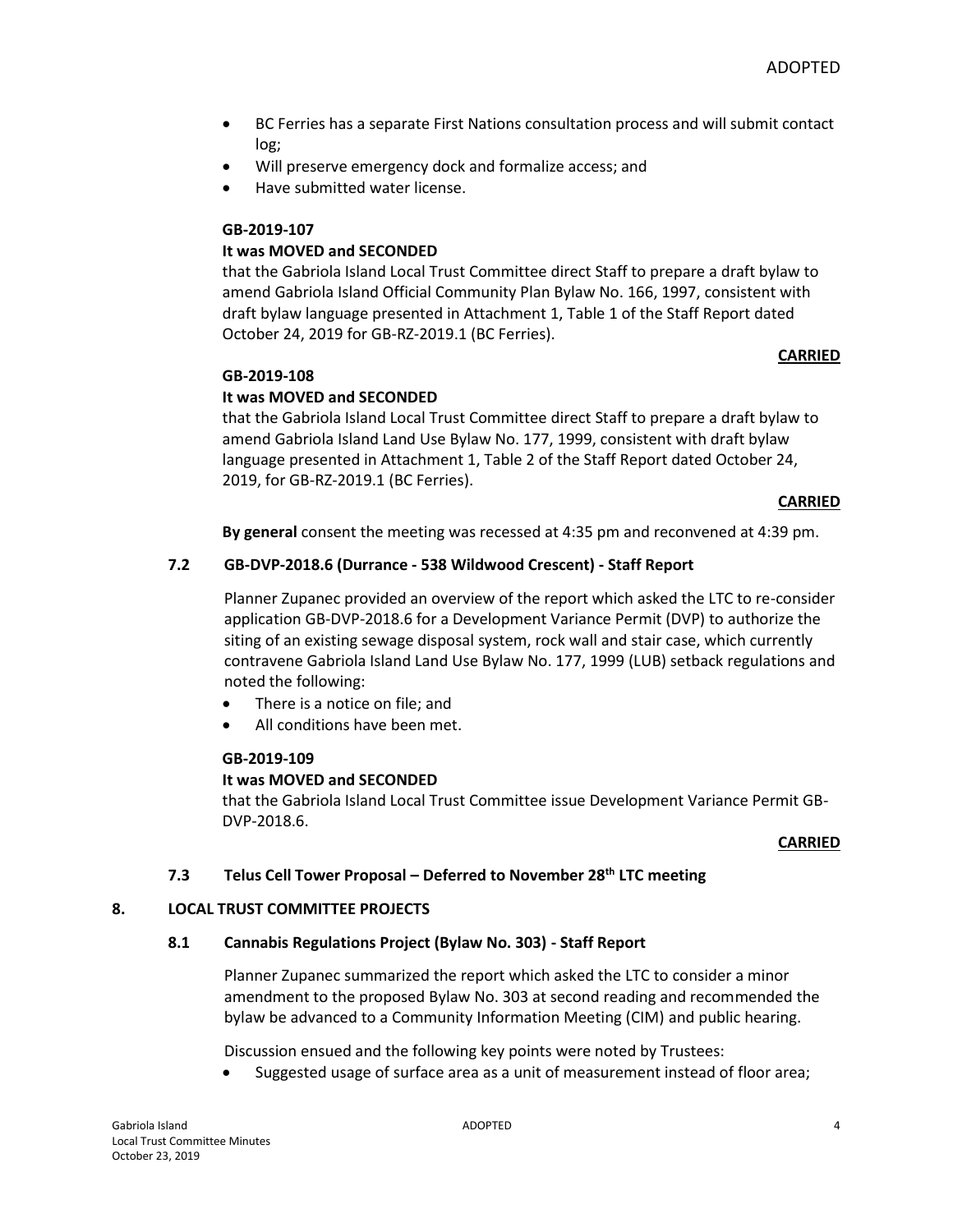- Definition number 3, definition of cannabis products, add "topicals", and add to the end of the sentence "personal use";
- Definition number 5, define that height only applies to cannabis production and not mixed-use buildings if mixed-use buildings are to be included in the *Cannabis Act*, does this height apply to mixed-use buildings as well? Is the height limited to Cannabis use only?; and
- Requested Staff to prepare track changes document for LTC consideration before CIM.

# **It was MOVED and SECONDED**

that the Gabriola Island Local Trust Committee request Staff to prepare draft amendments for proposed Bylaw 303, taking into account input from the October 24, 2019 Gabriola Island Local Trust Committee meeting and provide a "track changes" version of the existing Bylaw for the Community Information Meeting.

**CARRIED**

# **9. DELEGATIONS - none**

# **10. CORRESPONDENCE**

*(Correspondence received concerning current applications or projects is posted to the LTC webpage)*

# **10.1 Petition regarding Proposed Model Strategy for Antenna Systems**

Received.

## **11. NEW BUSINESS**

## **11.1 2020 Local Trust Committee Meeting Schedule – Memorandum**

## **GB-2019-111**

# **It was MOVED and SECONDED**

that the Gabriola Island Local Trust Committee schedule its regular business meetings on the following dates in 2020: January 16, February 27, April 2, May 14, June 25, July 30, September 10, October 22, and November 26.

#### **CARRIED**

# **11.2 Gabriola Sounder Calendar - for discussion**

# **GB-2019-112**

## **It was MOVED and SECONDED**

that the Gabriola Local Trust Committee authorize the expenditure of \$315.00 plus Goods and Services Tax for publication of Gabriola Island Local Trust Committee meeting dates in the Gabriola Sounder calendar.

## **CARRIED**

**11.3 Grant Opportunity – 2020 Poverty Reduction Planning & Action Programs – for discussion**

Trustee Colbourne asked the LTC to consider a grant opportunity for a Poverty Reduction Strategy through the UBCM and noted the following points: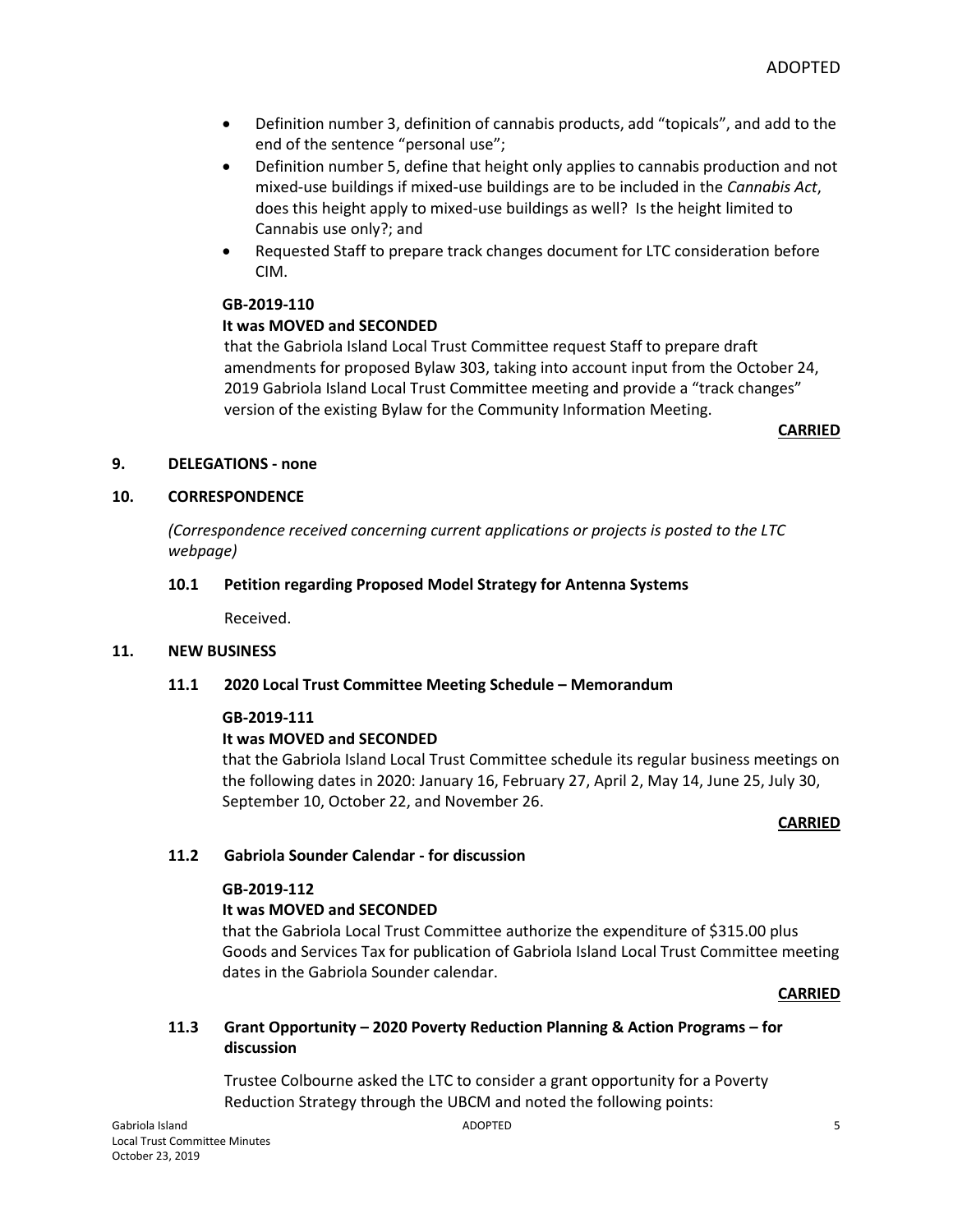- LTC to work collaboratively with Angela Pounds, Gabriola Social Worker, local agencies and community groups to apply for grant;
- Internal expression of interest due December 30, 2019;
- Grant application deadline February 28, 2020;
- Grant will help identify gaps in why community needs housing and inform the HAPC;
- UBCM will only consider one application from local government; and
- Grant may potentially address Gabriola's high child poverty rate.

# **It was MOVED and SECONDED**

that the Gabriola Island Local Trust Committee request Staff to create a project to draft an application for Poverty Reduction Strategy grant through the Union of British Columbia Municipalities.

## **CARRIED**

# **11.4 Response from Minister of Transportation regarding Gabriola Island Active Transportation Plan**

Trustees noted the following key points:

- Felt the response from the Minister of Transportation was unsatisfactory;
- Requested that Executive Committee are given copy of correspondence from the Minister of Transportation and write a letter in response; and
- Requested updates regarding meeting with MoTI attended by David Marlor, Director of Local Planning Services.

## **12. REPORTS**

## **12.1 Trustee and Local Expense Report dated August, 2019**

Received.

## **12.2 Adopted Policies and Standing Resolutions**

Received.

## **12.3 Climate Change Action Update**

Received.

## **12.4 First Nation Relationship Building**

Discussion ensued and the following points were noted by Trustees:

- Expressed interest in having "First Nations Report" in "Reports" section of agenda;
- Interested in continuing to develop an authentic dialogue with Snuneymuxw First Nations;
- Requested Lisa Wilcox, Senior Intergovernmental Policy Advisor, to do presentation and/or outreach; and
- Trustee Langereis to do some exploratory research and budget analysis.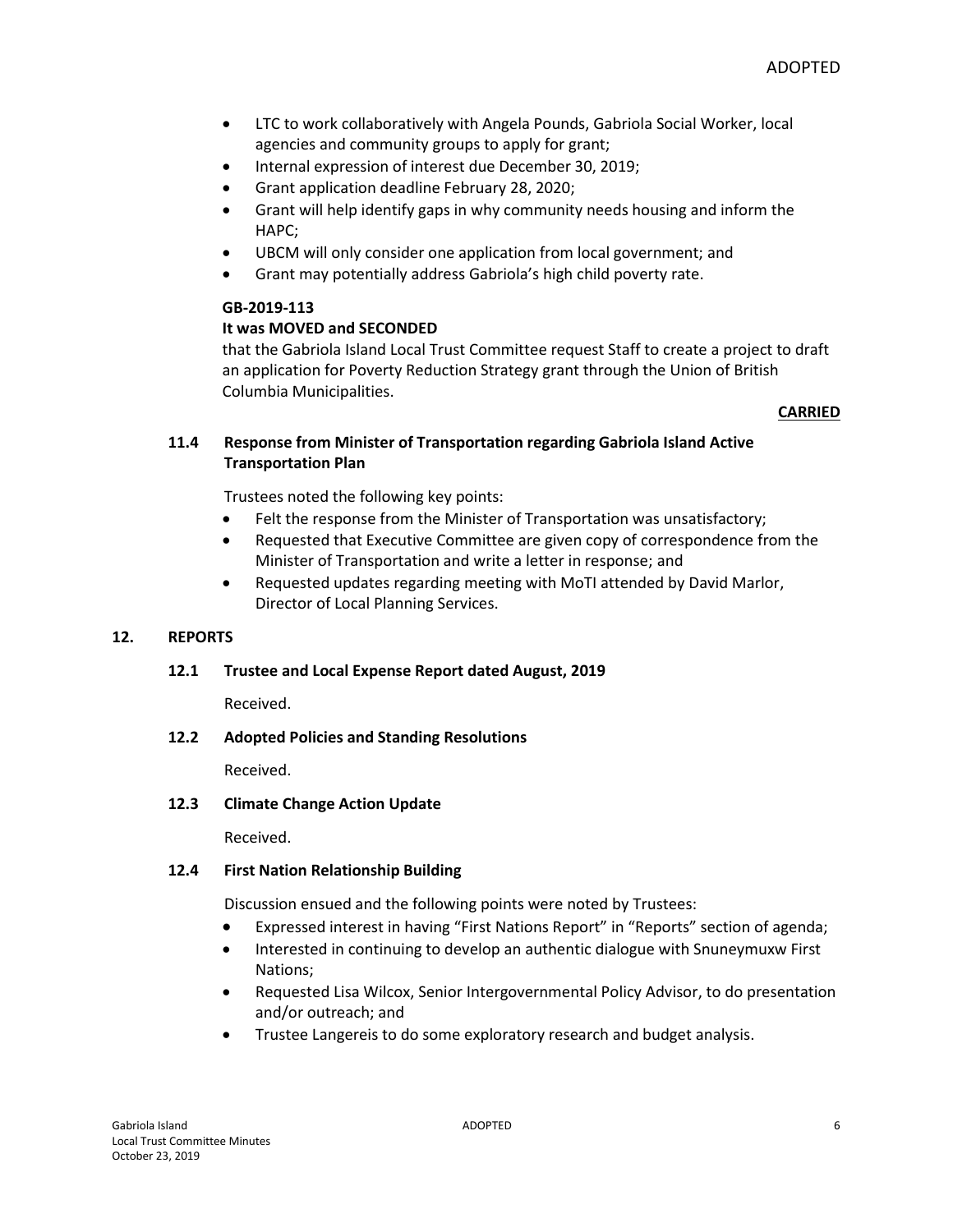## **It was MOVED and SECONDED**

that the Gabriola Island Local Trust Committee request Staff to add a standing item to the Agenda for "First Nations Reports" in section 4.4 under Reports.

**CARRIED**

#### **12.5 Trust Conservancy Report - none**

#### **12.6 Local Trust Committee Webpage**

No updates requested.

#### **13. WORK PROGRAM**

#### **13.1 Top Priorities Report dated October 17. 2019 - none**

#### **13.2 Projects List Report dated October 17, 2019 – none**

Trustees requested that they would like to go through the projects list at the next meeting and prioritize.

#### **14. CLOSED MEETING**

#### **14.1 Motion to Close the Meeting**

#### **GB-2019-115**

## **It was MOVED and SECONDED**

that the meeting be closed to the public in accordance with the Community Charter, Part 4, Division 3, s.90(1) (a), (c) and (d) for the purpose of considering Advisory Planning Commission Appointments, Labour Relations or other Employee Relations and Adoption of In-Camera Meeting Minutes dated September 12, 2019 and that the recorder and staff attend the meeting.

#### **CARRIED**

Chair Rogers closed the meeting to the public at 6:06 pm.

## **14.2 Recall to Order**

**By general consent** the meeting was recalled to order 6:22 pm.

#### **14.3 Rise and Report**

Angela Pounds, Jeff Malmgren, Susan Yates, Robert Plowright, Don Elkington, Deb Ferens, Peter Maidstone, Jennefer Laidley and Lisa Webster-Gibson were appointed to the Advisory Planning Commission and that the minutes from September 12, 2019 *In-Camera* meeting were adopted.